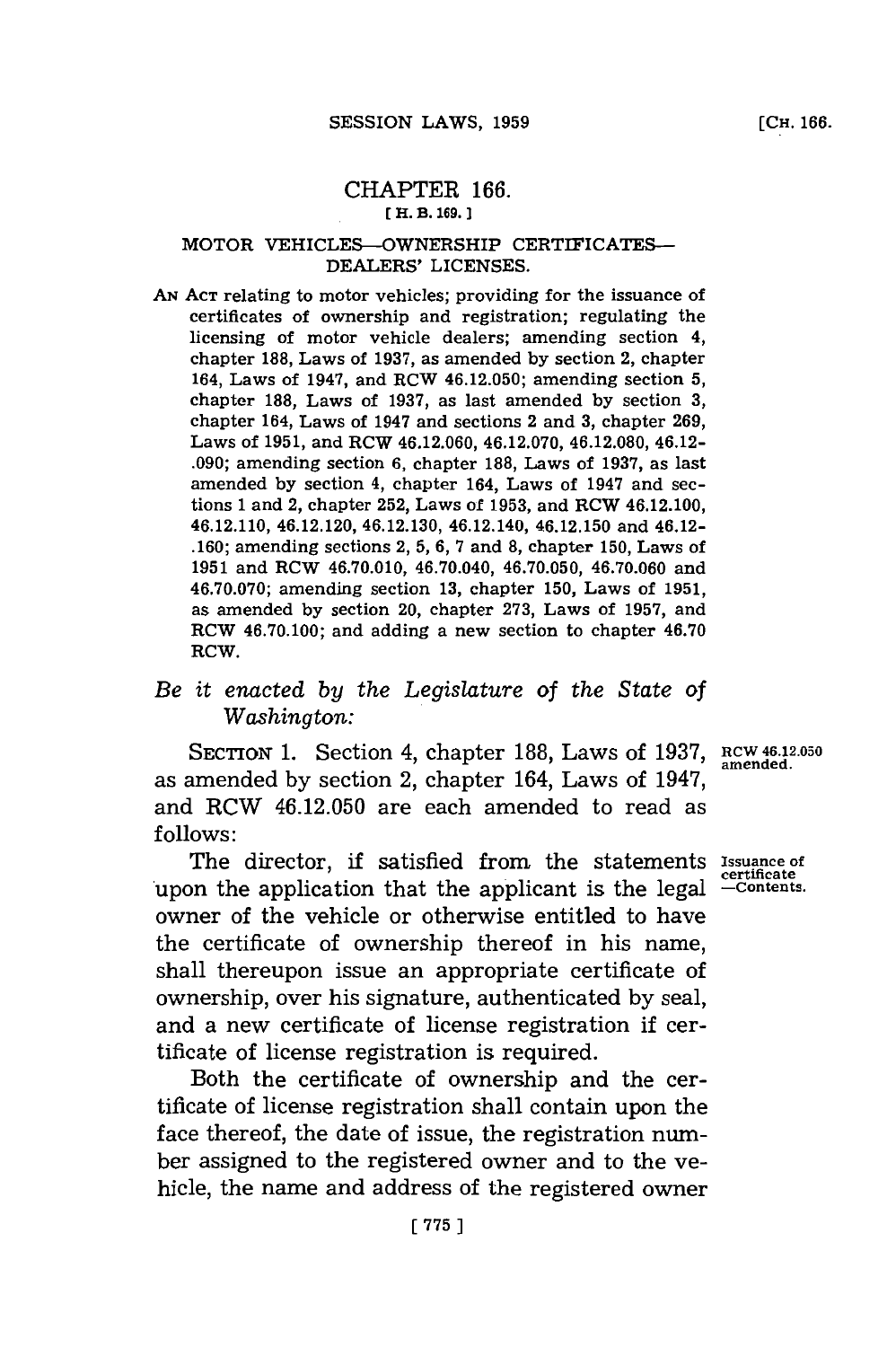Cir. **166.]**

and legal owner, the motor number or proper identification number, if the certificate is for a motor vehicle, or the serial number, if the certificate is for a trailer, and such other description of the vehicle and facts as the director shall require, and in addition thereto, if the vehicle described in such certificates shall have ever been licensed and operated as an exempt vehicle or a taxicab, or if it is less than four years old and has been rebuilt after having been totaled out **by** an insurance carrier, such fact shall be clearly shown thereon.

The reverse side of the certificate of ownership only shall contain forms for assignment and notice to the director of a transfer of the ownership or interest of the registered owner and legal owner. **A** blank space shall be provided on the face of the certificate of license registration for the signature of the registered owner.

Upon issuance of the certificate of license registration and certificate of ownership and upon any reissue thereof, the director shall deliver the certificate of license registration to the registered owner and the certificate of ownership to the legal owner, or both to the person who is both the registered owner and legal owner.

**SEc.** 2. Section **5,** chapter **188,** Laws of **1937,** as last amended **by** section **3,** chapter 164, Laws of 1947 and sections 2 and **3,** chapter **269,** Laws of **1951** (heretofore divided and codified as RCW 46.12.060, 46.12.070, 46.12.080 and 46.12.090) is divided and amended to read as set forth in sections **3,** 4, **5** and **6** of this act.

enacted<br>without **amendment.**

**RCW 46.12.060 SEc. 3.** (RCW 46.12.060) Before the director shall issue a certificate of ownership, or reissue such a certificate, covering any vehicle, the motor number of which, in case of a motor vehicle, or the serial number of which, in case of a trailer, has been altered, removed, obliterated, defaced, omitted, or is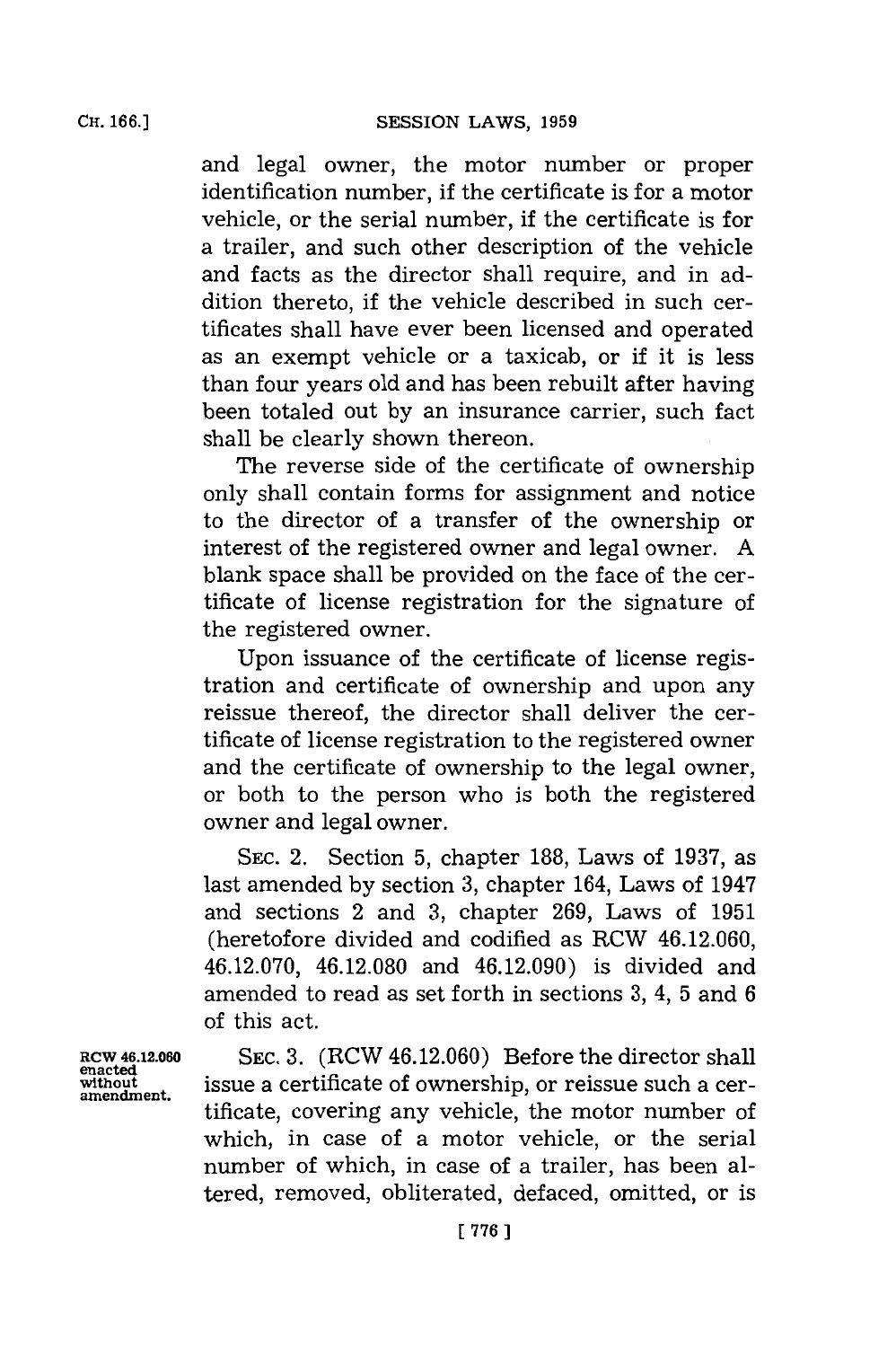otherwise absent, the registered owner of the yehicle shall file an application with the director, accompanied **by** a fee of one dollar, upon a form provided, and containing such facts and information as shall be required **by** the director for the assignment of a special number for such vehicle. Upon receipt of such application, the director, if he is satisfied the applicant is entitled to the assignment of a motor number, identification number, or serial number, shall designate a special motor number, identification number, or serial number, as the case may be, together with a symbol indicative of this state, for such vehicle, which symbol followed **by** such number shall be noted upon the application therefor, and likewise upon a suitable record of the authorization of the use thereof, to be kept **by** and in the office of the director. The applicant for such assignment of number shall be, in case of a motor vehicle, promptly notified of the number assigned and the symbol to be prefixed thereto, and such applicant shall thereupon cause such symbol and motor number to be pressed or cut in a conspicuous position upon the motor, if the assigned number is a motor number, or frame or other permanent part of the motor vehicle, if the number assigned is an identification number. The applicant for such assignment of number shall be, in case of a trailer, assigned a proper identification number which shall be placed or stamped in a conspicuous position upon the outside of the trailer in such manner and form as may be prescribed **by** the director. Upon receipt **by** the director of a certificate **by** an officer of the Washington state patrol, or other person authorized **by** the director, that he has inspected such vehicle and that the motor number, or identification number, together with the symbol so assigned, or the special serial number plate, have been legally pressed or cut in a conspicuous position upon the motor or upon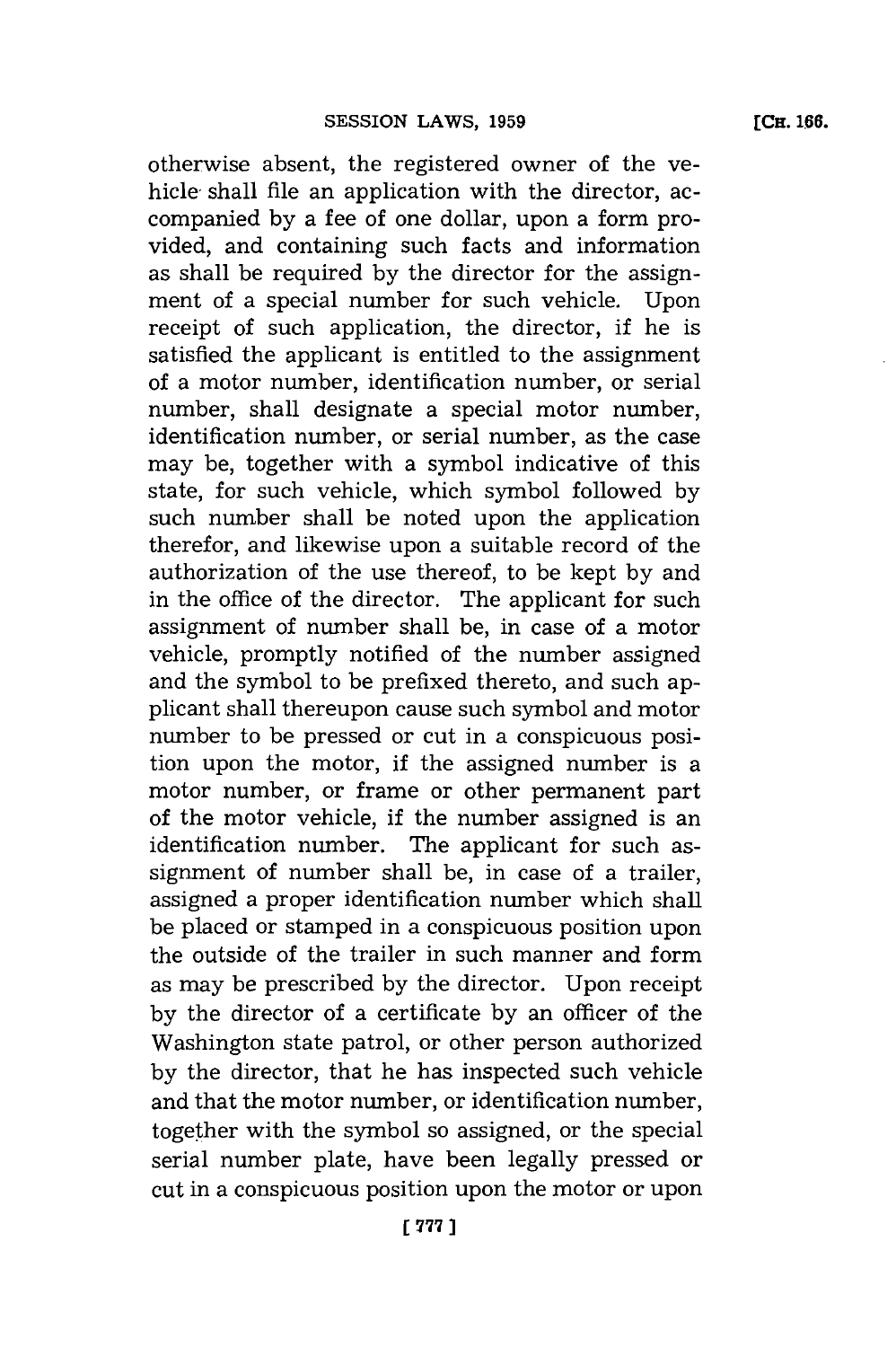the most permanent part of the motor vehicle most readily accessible for inspection, or stamped or securely attached in a conspicuous position upon the outside of the trailer, accompanied **by** an application for a certificate of ownership or application for reissue of such certificate and the required fee therefor, the director shall use such number and such symbol as the numerical identification marks for the vehicle in any certificate of license registration or certificate of ownership he may thereafter issue therefor.

amended.<br>Surrender on

**gross mis-**

**RCW 46.12.070 SEc.** 4. (RCW 46.12.070) Upon the destruction **Surrender on of any vehicle covered by certificates of license regis-**<br>destruction **and ownership**, the registered owner and the legal owner shall forthwith and within five days thereafter forward and surrender such certificate, together with the vehicle license plates therefor if available, to the director, together with a statement of the reason for such surrender and the time and **Failure,** place of destruction. Failure to notify the director **demeanor,** or the possession **by** any person of any such certificate for a vehicle so destroyed, after five days following its destruction, shall be prima facie evidence of violation of the provisions of this chapter and shall constitute a gross misdemeanor.

> Any insurance company settling any insurance claim on any such vehicle as a total loss, less salvage, shall notify the director thereof within five days after the settlement of any such claim under any policy of insurance carried **by** it on a vehicle covered **by** certificates of license registration and ownership issued **by** this state.

RCW 46.12.080 **SEC. 5.** (RCW 46.12.080) Any person holding Procedure the certificate of license registration for a vehicle in Procedure **the certificate of license registration for a vehicle in**<br>new motor, which there has been installed a new or different motor than that with which it was issued certificates of ownership and license registration shall forthwith and within five days after such installation forward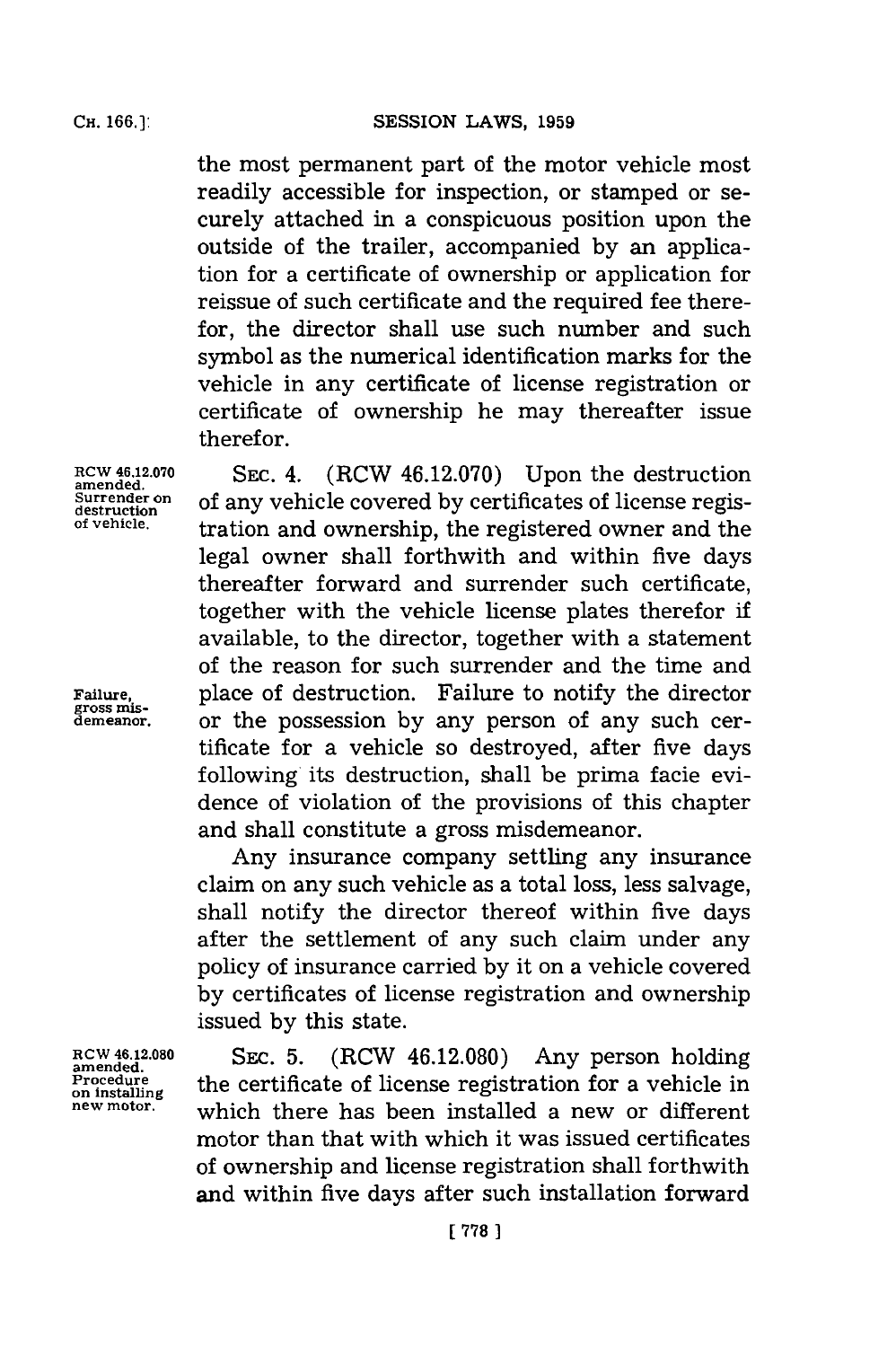and surrender such certificates to the director, together with an application **for** issue of corrected certificates of ownership and license registration and a fee of one dollar, and a statement of the disposition which was made of the former motor. The possession **by** any person of any such certificates for a vehicle in which a new or different motor has been **Possession of certificate,** installed, after five days following such instaliation, **misdemeanor.** shall be prima facie evidence of a violation of the provisions of this chapter and shall constitute a misdemeanor.

**SEC. 6.** (RCW 46.12.090) Whenever the motor **RCW 46.12.090** or motor block carrying the identification number is **withot** removed from any motor vehicle and the vehicle has not been destroyed or dismantled in such a manner as to come under the provisions of RCW 46.12- **.070,** and there has been issued and is outstanding a certificate of ownership for such vehicle, the registered owner or vehicle dealer having possession of the vehicle shall, within a period of five days after the removal thereof, notify the director in writing on forms to be prescribed **by** the director and furnished for that purpose, giving the description of the vehicle from which such motor or motor block has been removed, the date of the removal thereof. and the name and address of the purchaser or holder thereof, or in the event the motor or motor block is not in a condition to be used in a motor vehicle, the disposition made thereof. It shall be unlawful for any dealer or registered owner to fail, neglect, or refuse to comply with the provisions of this section.

SEC. **7.** Section **6,** chapter **188,** Laws of **1937,** as last amended **by** section 4, chapter 164, Laws of 1947 and sections 1 and 2, chapter **252,** Laws of **1953** (heretofore divided and codified as ROW 46.12.100, 46.12.110, 46.12.120, 46.12.130, 46.12.140, 46.12.150

**enacted**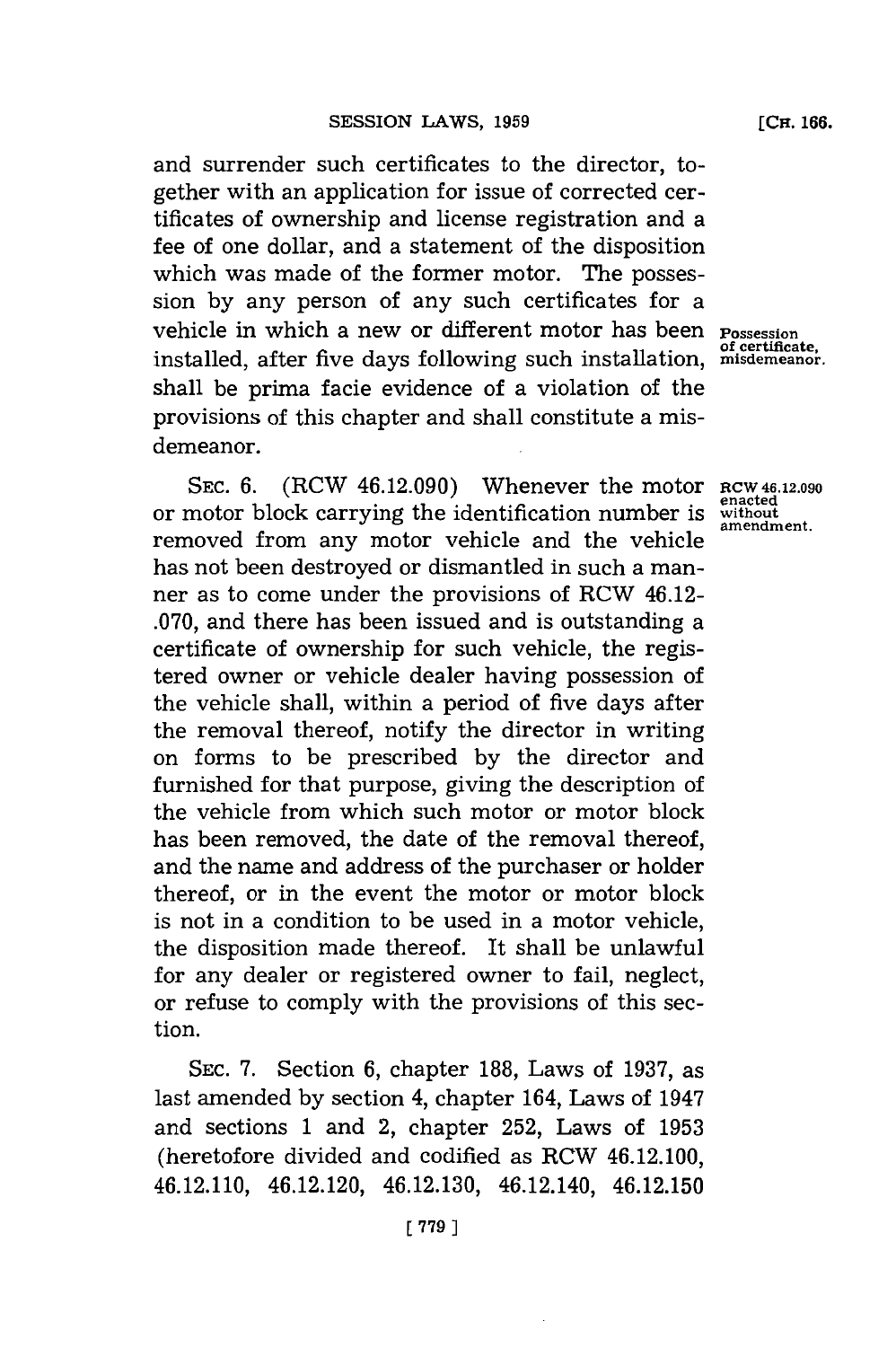and 46.12.160) is divided and amended as set forth in sections **8, 9, 10, 11,** 12, **13** and 14 below.

RCW 46.12.100<br>enacted<br>without

SEC. 8. (RCW 46.12.100) In the event of the sale **without** or other transfer to a new registered owner of any **amendment.** vehicle for which a certificate of ownership and a certificate of license registration have been issued, the registered and legal owners shall endorse upon the back of the certificate of ownership an assignment thereof in form printed thereon, and shall record thereon name of purchaser and date of transaction and shall deliver the same to the purchaser or transferee at the time of the delivery to him of the vehicle. Delivery of a certificate of title to a purchaser or his agent without at the same time recording the name of the purchaser and the date of the transaction on the assignment form shall constitute a misdemeanor.

**RCW 46.12.110 SEc. 9.** (RCW 46.12.110) The purchaser or transenatively feree, unless such person is a dealer, shall within fifteen days thereafter apply to the director or his duly authorized agent for the reissue of such certificate of ownership and transfer of license registration. Such application shall be made on forms prescribed **by** the director and accompanied **by** a fee of one dollar. Upon receipt of such application, accompanied **by** the endorsed certificate of ownership and such other documentary evidence as is deemed necessary, the director shall, if the application is in order and if all provisions relating to certificates of ownership and license registration have been complied with, issue a new certificate of ownership and new certificate of license registration as in the case of an original issue and shall transmit the fees together with an itemized detailed report to the state treasurer, to be deposited in the motor vehicle fund. If the purchaser or transferee fails or neglects to transfer such certificate of ownership and license registration within fifteen days after date of delivery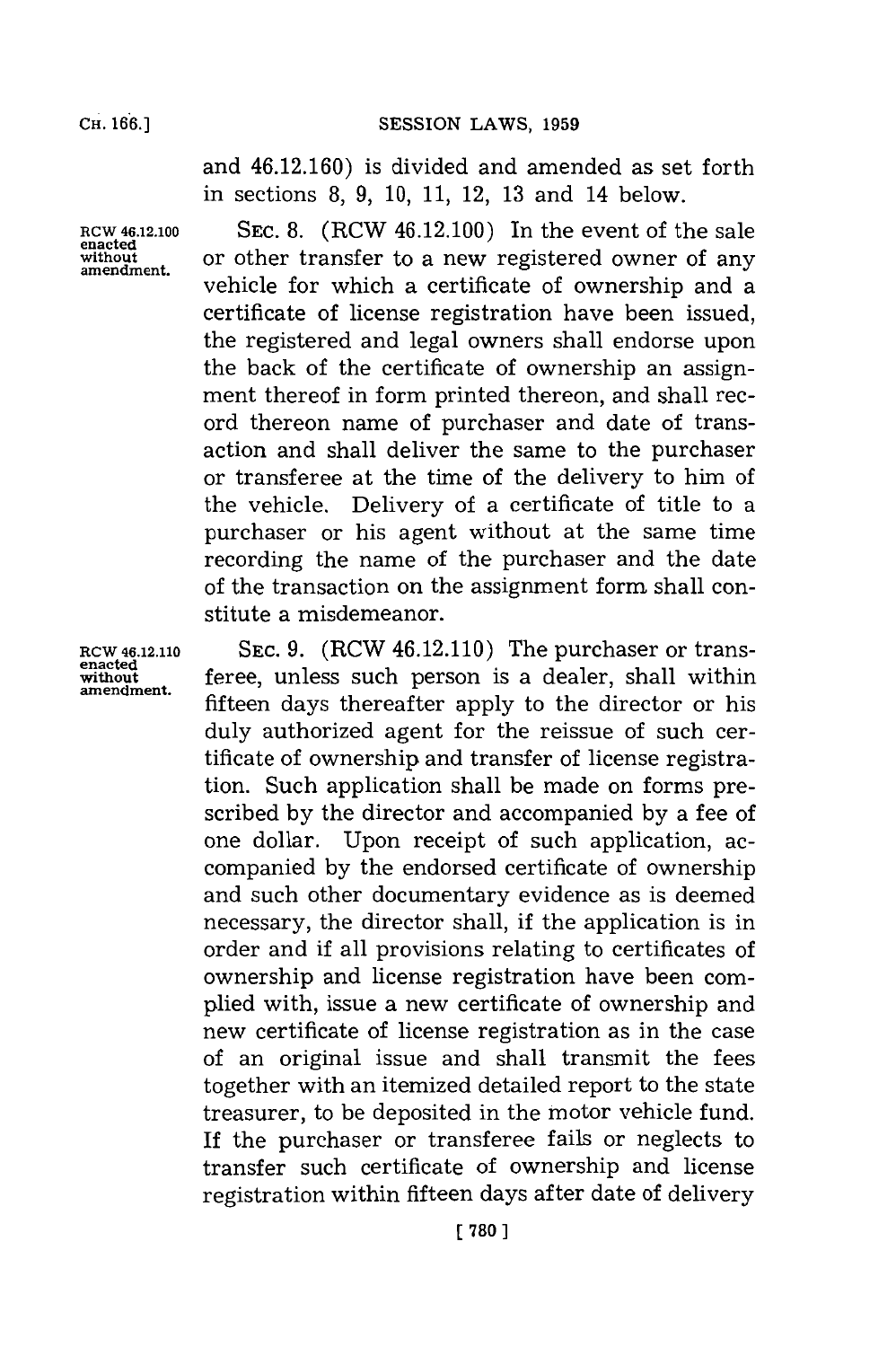of the vehicle to him he shall be guilty of a misdemeanor and in addition thereto he shall on making application for transfer be assessed a five dollar penalty on the sixteenth day and one dollar additional for each day thereafter, but not to exceed fifteen dollars: *Provided,* That the penalty shall not apply to a registered dealer who has purchased the vehicle for the purpose of resale.

SEC. 10. (RCW 46.12.120) If the purchaser or  $RCW$  46.12.12 transferee is a dealer he shall, on selling or otherwise disposing of the vehicle, promptly execute the is **dealer.** assignment and warranty of title, in such form as the director shall prescribe, and showing any lienholder holding a security interest created or reserved at the time of resale and the date of his security agreement, to which shall be attached the assigned certificates of ownership and license registration received **by** the dealer, and mail or deliver them to the department with the transferee's application for the issuance of new certificates of ownership and license registration.

**SEC. 11.** (RCW 46.12.130) Certificates of owner-**RCW 46.12.130** ship when assigned and returned to the director, together with subsequently assigned reissues thereof, shall be retained **by** the director and appropriately filed and indexed so that at all times it will be possible to trace ownership to the vehicle designated therein.

When the ownership of a vehicle passes **by** operation of law, the person thus acquiring ownership shall upon furnishing satisfactory proof to the director of his ownership, procure the issuance of a certificate of ownership to the vehicle, regardless of whether a certificate of ownership has ever been issued: *Provided,* That in all cases of application for the reissue of certificates of ownership or certificates of license registration, or either, **by** reason of transfer of legal ownership or registered ownership **by**

**amended. Duty when transferee**

**enacted without amendment.**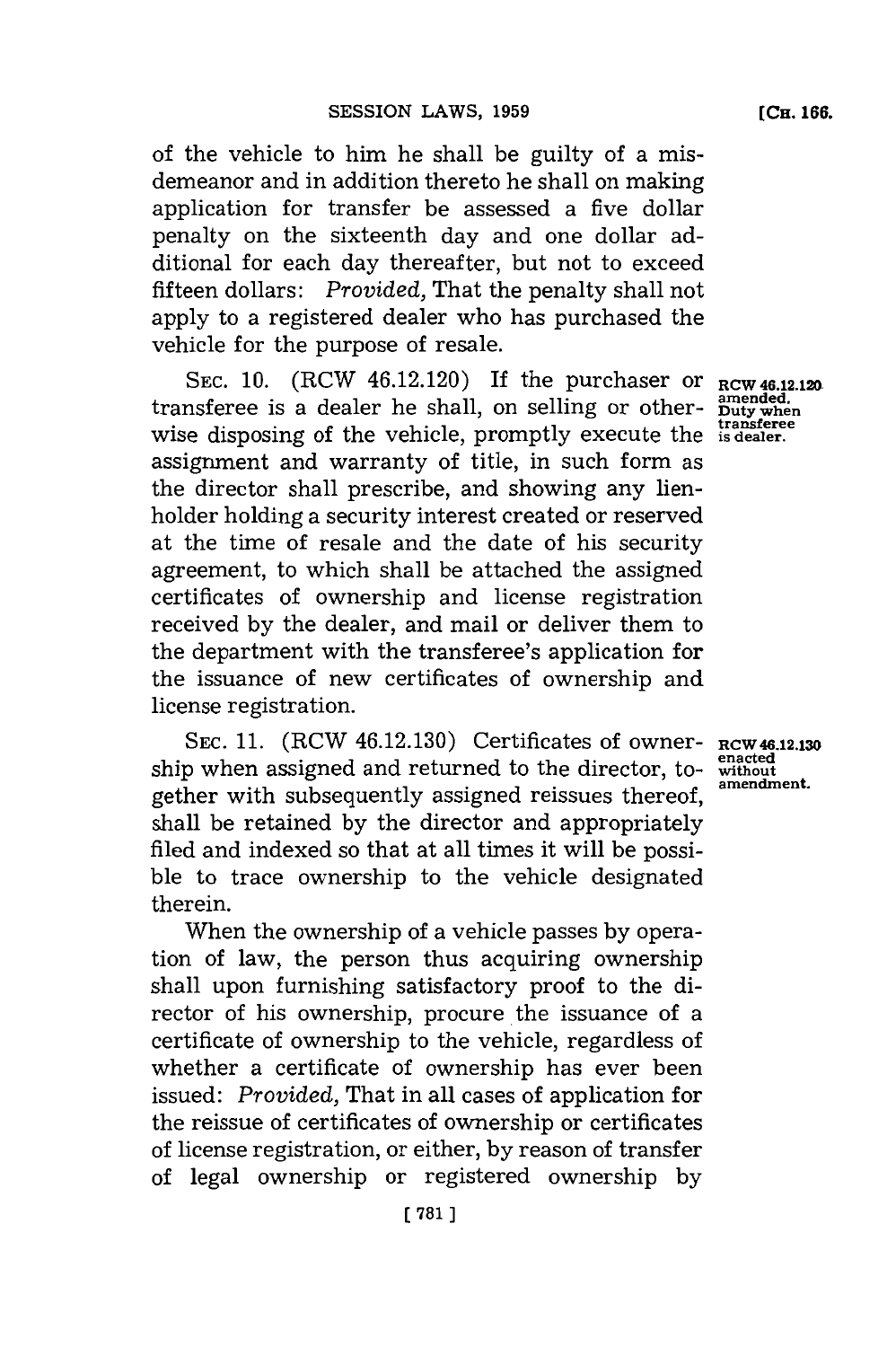operation of law, the director shall give written notice thereof to both the legal owner and registered owner, **by** mail, postage prepaid, at his or their last given address, which notice shall require the surrender of certificates of ownership or license registration, or both, within ten days from the date of posting the letter. In the event that the certificates, or either of them, have not been surrendered to the director within ten days from and after the date of posting the letter, the certificates or either of them

shall become void and the director shall pass upon the application without regard for the outstanding certificates or either of them, unless restrained from so doing.

**enacted**

**RCW 46.12.140 SEC.** 12. (RCW 46.12.140) In the case of dealers enacted in vehicles, including manufacturers who sell to per-<br>amendment. sons other than dealers, a separate certificate of ownership, either of the dealer's immediate vendor properly assigned or of the dealer himself, shall be required covering each used vehicle kept in his possession.

**RCW 46.12.150 SEC. 13.** (RCW 46.12.150) Whenever application **enacted without** is made to the director **by** a new legal or registered owner of a vehicle and the applicant is unable to present the certificate of ownership or license registration previously issued for the vehicle **by** reason of its being unlawfully withheld **by** one in possession or otherwise not available, the director may receive such application and examine into the circumstances of the case and may require the filing of affidavits or other information, and when the director is satisfied that the applicant is entitled thereto he may transfer the vehicle or reregister it and issue new certificates for the vehicle to the person found to be entitled thereto, if the required fee has been previously paid to the director.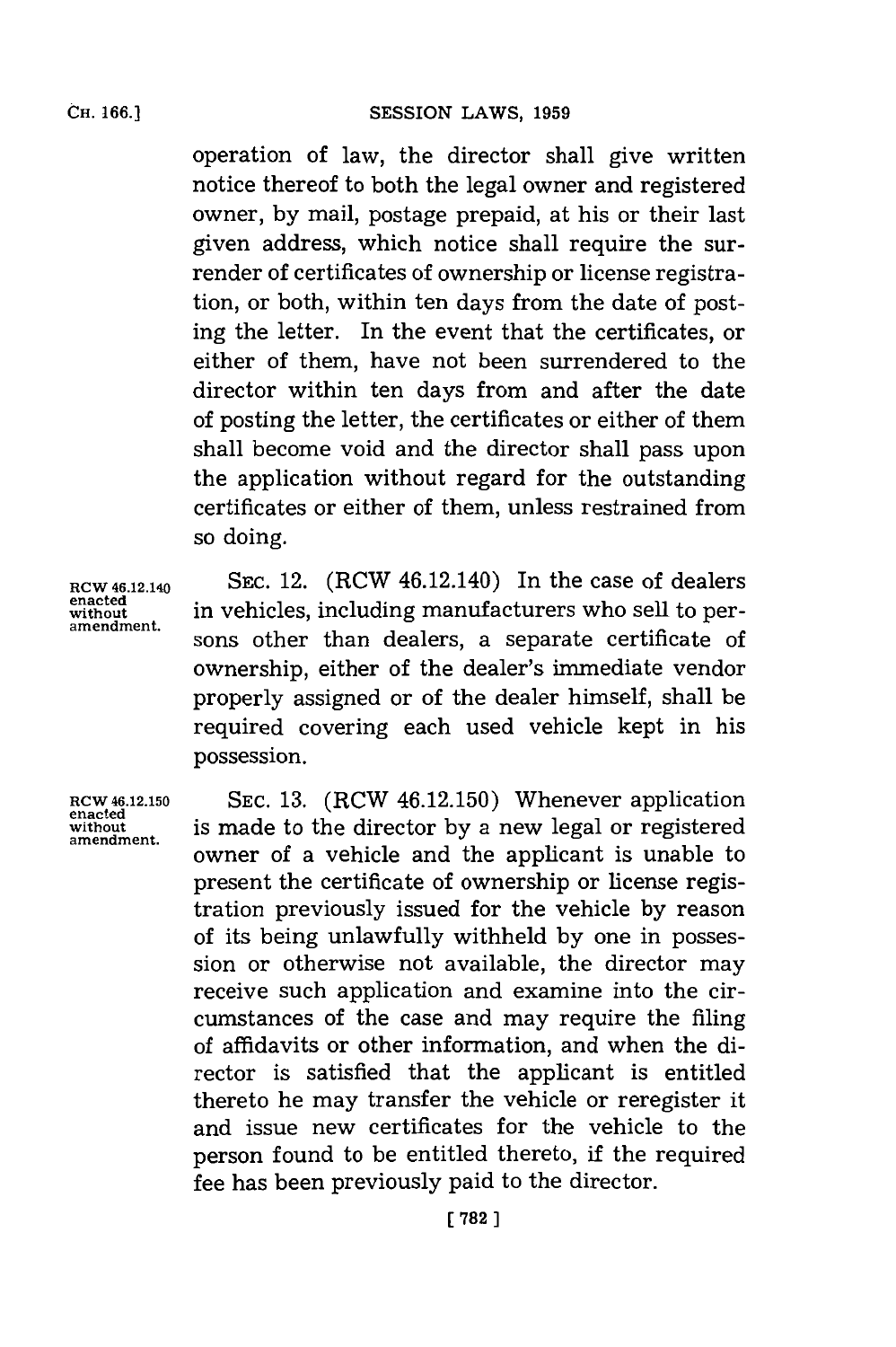**SEc.** 14. (RCW 46.12.160) If the director determines at any time that an applicant for certificate **without amendment.** of ownership or for a certificate of license registration for a vehicle is not entitled thereto, he may refuse to issue such certificate or to license the vehicle and he may, for like reason, after notice, and in the exercise of discretion, cancel license registration already acquired or any outstanding certificate of ownership. The notice shall be served personally or **by** registered mail. It shall then be unlawful for any person to remove, drive, or operate the vehicle until a proper certificate of ownership or license registration has been issued and any person removing, driving, or operating such vehicle after the refusal of the director to issue certificates or the revocation thereof shall be guilty of a gross misdemeanor.

SEC. 15. Section 2, chapter 150, Laws of 1951 and **RCW 46.70.010**<br> **REC. 15. Section 2, chapter 150, Laws of 1951 and RCW 46.70.010** RCW 46.70.010 are each amended to read as follows:

"Dealer" as defined in this title shall mean any "Dealer" person in the business of buying, selling, exchanging or acting as a broker of new or used motor vehicles, trailers, or motorcycles, with an established place of business actually occupied for the purpose **of** conducting business, at which is kept and maintained the books, records and files of the business.

The place of business shall have an office and display area and shall be identified **by** a sign. The place of business shall be open to inspection of pertinent records and vehicles **by** any representative of the department during business hours **by** consent of dealer.

**SEc. 16.** Section **5,** chapter **150,** Laws of **1951** and **RCW 46.70.04o** RCW 46.70.040 are each amended to read as follows:

Applications for a dealer's license shall be made upon the form prescribed **by** the department and shall contain:

**RCW 46.12.160 enacted**

**amended. Application -Contents.**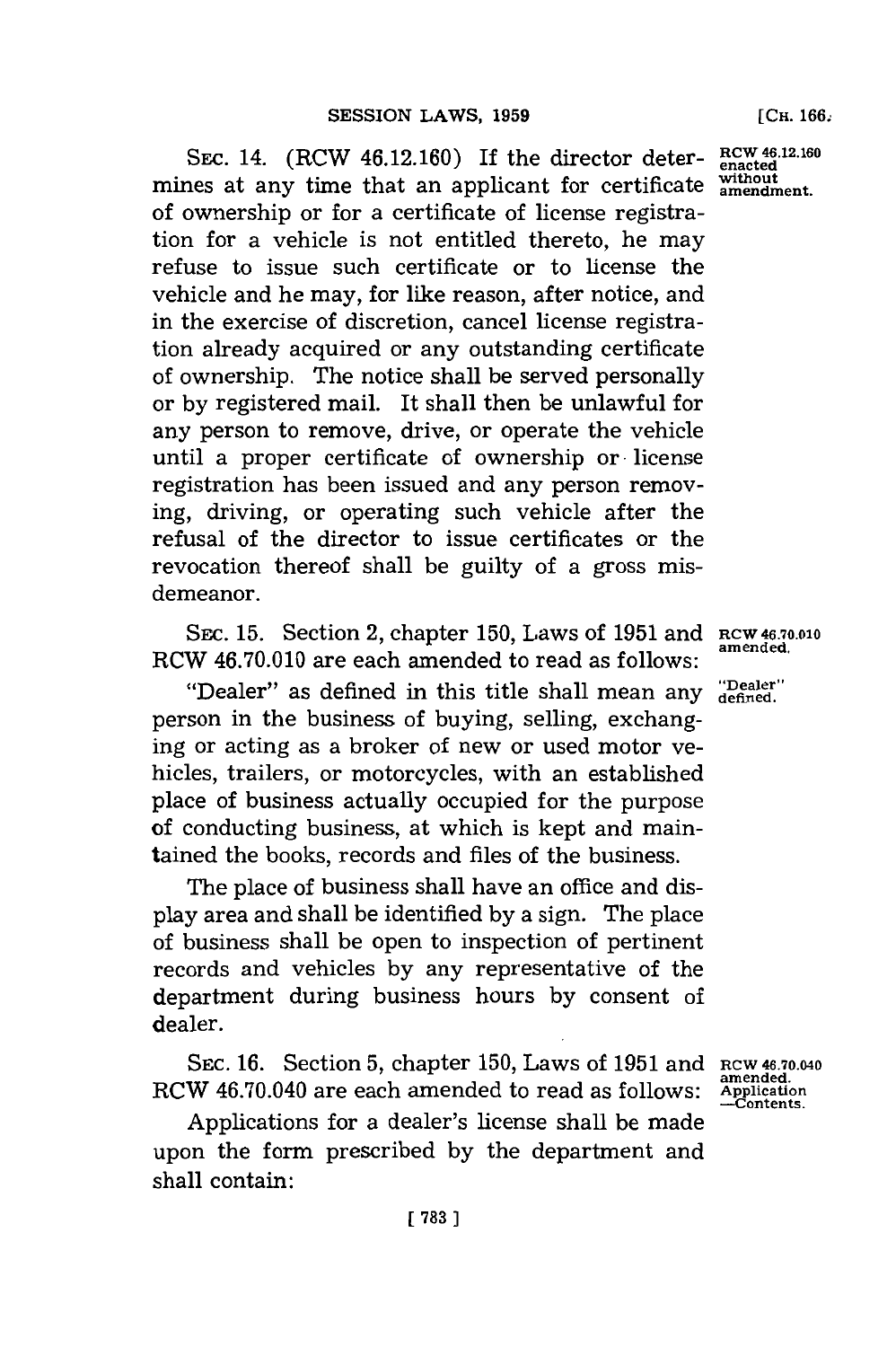**(1)** The name under which the business is to be conducted and the address of its established place of business;

(2) The name and address of owner, or if partnership, name and address of each partner. If owner is a corporation, the names of principal officers and their addresses, and if the corporation is not incorporated under the laws of this state, the name of the state in which it is incorporated, and the name of its resident officers;

(3) The make of vehicles for which enfranchised, if any;

(4) Whether or not used vehicles will be sold;

 $(5)$  A certificate to the effect that the applicant is a bona fide dealer as defined in this chapter having an established place of business at the address shown on the application and that the books, records, and files of the business are kept thereat, which certificate shall be signed **by** the chief of police or his deputy in cities having a population of five thousand persons or more , otherwise **by** a member of the Washington state patrol;

**(6) A** recommendation endorsed on the application **by** two freeholders of the county in which the applicant desires to carry on his principal place of business, certifying that they are acquainted with the applicant, and that they believe the applicant to be honest, truthful, and of good moral character;

**(7)** Whether or not a previous dealer's license has been denied, suspended, or revoked; and

**(8)** Such other information as may be required **by** the department.

Every such application shall be accompanied **by** the fee required **by** law.

**RCW 46.70.050** SEC. 17. Section 6, chapter 150, Laws of 1951 and amended. RCW 46.70.050 are each amended to read as follows:

**Issuance,** Upon receiving an application for dealer's license, **expiration,** the director may make an independent investigation

**License--**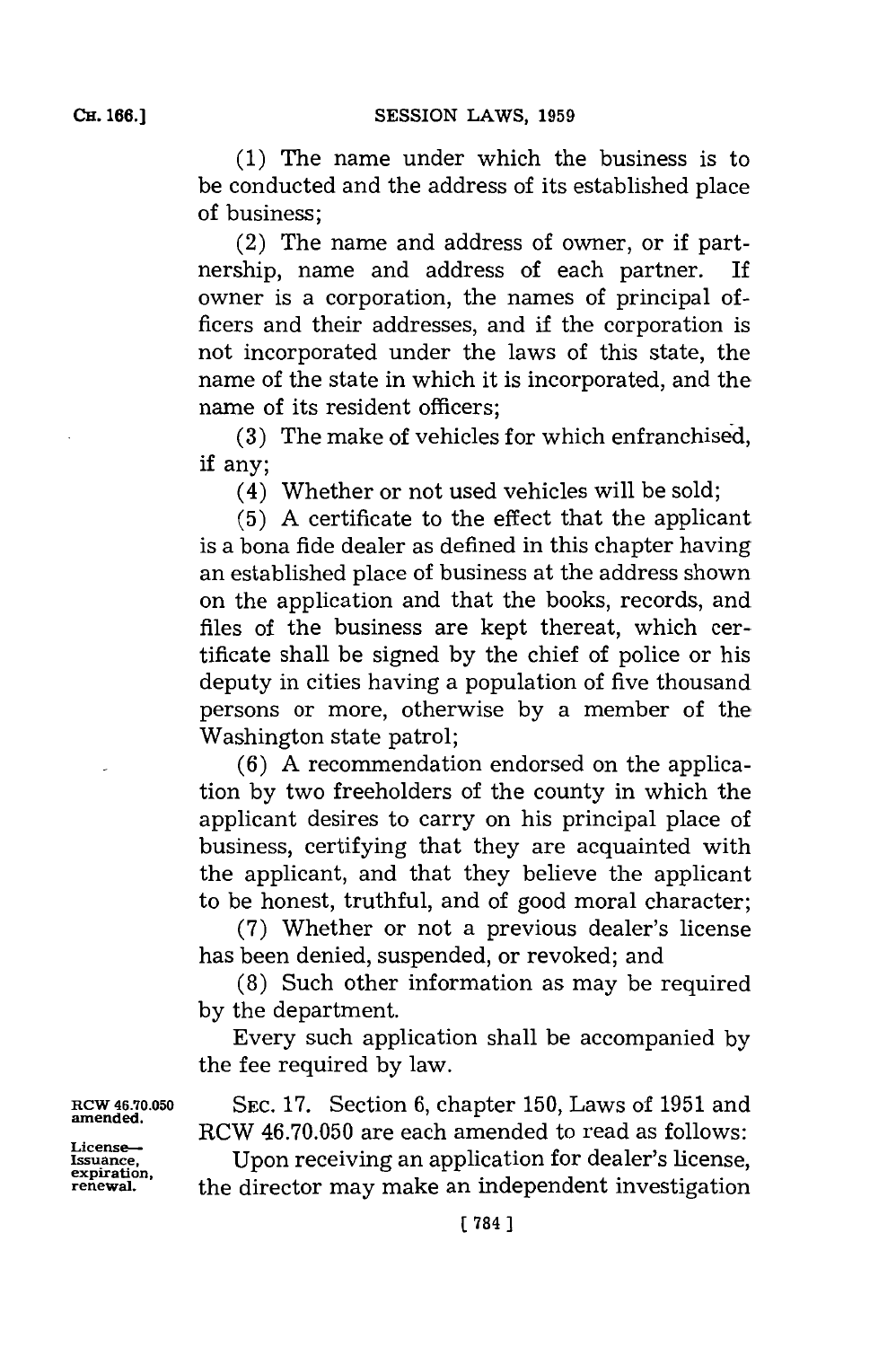relative to the statements contained in the application and shall, if such application is in proper form and accompanied **by** a proper fee, retain the application and transmit the fee to the state treasurer with a proper identifying report, such fee to be deposited in the motor vehicle fund. If the director is satisfied that the applicant has complied with the provisions of this chapter and is entitled to a dealer's license, he shall issue an official certificate authorizing the dealer named thereon to carry on and conduct the business of an automobile dealer in motor vehicles, or a miscellaneous dealer in trailers and motorcycles. Every license so issued shall expire on December 31st, and may be renewed by filing a proper application and paying the fees therefor.

**SEC. 18.** Section **7,** chapter **150,** Laws of **1951** and Rcw **46.7.060** RCW 46.70.060 are each amended to read as follows:

The fee for original dealer license for each ca- **License fee** lendar year or fraction thereof shall be as follows: plates. Automobile dealers, fifty dollars; miscellaneous dealers, twenty-five dollars, which shall include one set of dealer license plates, and which may be renewed annually for a fee of twenty dollars for automobile dealers and for a fee of ten dollars for miscellaneous dealers: *Provided,* That any dealer who is otherwise eligible and during the year **1958** has obtained a dealer's license shall be permitted to obtain a renewal of license and pay therefor the renewal fee as herein provided. Additional sets of the dealer license plates, bearing the same license number, may be obtained for three dollars per set. If any dealer shall fail or neglect to apply for such **Penalty upon** renewal prior to February 1st in each year, his **renew.** license shall be declared canceled **by** the director of licenses, in which case the dealer will be required to apply for an original license and pay the fee required for such original license. The fees pre-

**[CH. 166.**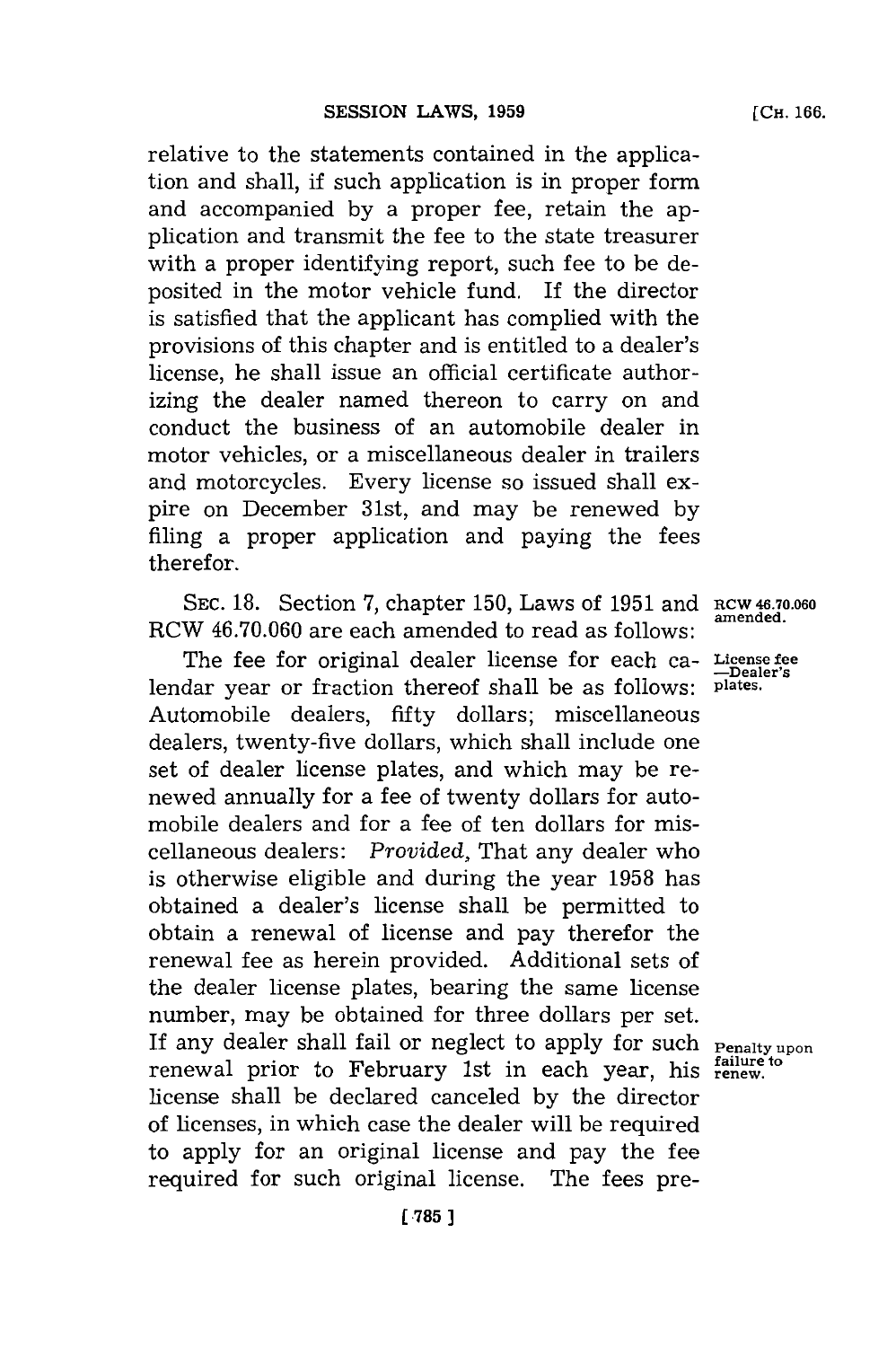## **SESSION LAWS, 1959**

**CH. 166.]**

scribed herein shall be in addition to any excise taxes imposed **by** chapter 82.44 RCW.

**RCW 46.70.070 SEC. 19.** Section **8,** chapter **150,** Laws of **1951** and **amended.** RCW **46.70.070** are each amended to read as follows:

Bond re-<br> **Before** issuing a dealer license, the director shall require the applicant to file with said director a surety bond in the amount of ten thousand dollars for automobile dealers and two thousand dollars for miscellaneous dealers running to the state, and executed **by** a surety company authorized to do business in the state. Such bond shall be approved **by** the attorney general as to form and conditioned that the dealer shall conduct his business in conformity with the provisions of this chapter. **Any** person who shall have suffered any loss or damage **by** reason of breach of warranty or **by** any act **by** a dealer which constitutes a violation of this chapter shall have the right to institute an action for recovery against such dealer and the surety upon such bond. Successive recoveries against said bond shall be permitted but the aggregate liability of the surety to all persons shall in no event exceed the amount of the bond. Upon exhaustion of the penalty of said bond or cancellation of the bond **by** the surety the director shall revoke the license of the dealer.

**of license--**

**RCW 46.70.100 SEC.** 20. Section **13,** chapter **150,** Laws of **1951,** amened. as amended **by** section 20, chapter **273,** Laws of **1957,** and RCW 46.70.100 are each amended to read as **follows:**

**Refusal,** The director may refuse to issue a dealer license, **suspension,** or may suspend or revoke a dealer license whenever **Grounds,** he has reason to believe that such dealer has:

> **(1)** Forged the signature of the registered or legal owner on a certificate of title;

> (2) Sold or disposed of a vehicle which he knows or has reason to know has been stolen or appropriated without the consent of the owner;